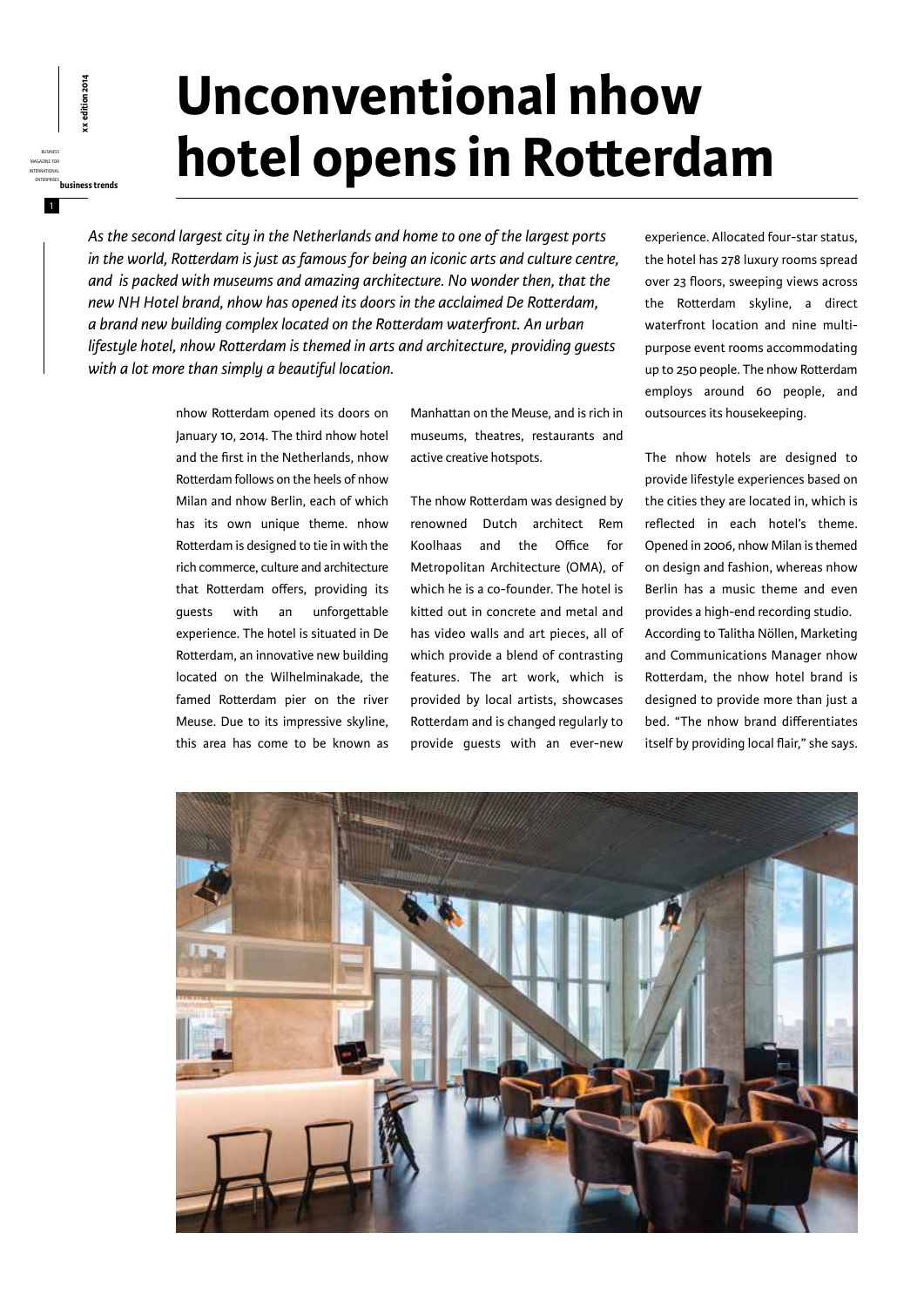"Milan is a fashion city, so that is its theme. Berlin is well-known for its music, so the nhow Berlin is themed entirely in music. For the nhow Rotterdam we chose arts and architecture as the theme because that is really what represents Rotterdam best. What makes the entire brand distinguishable is that it provides guests with the option to see more of the city locally. We want our brand to give guests a bigger experience than simply a luxury bed. A hotel normal focuses on providing a good night's rest, we add to that by also offering them that extra experience by letting them see more of the city."

Ms Nöllen joined the nhow Rotterdam in December 2013, and is excited to be part of such a new and dynamic team. "The hotel opened in January, so it is a completely new hotel," she says. "It is also the first nhow hotel in the Netherlands, and has a brand new team working here in the Rotterdam location. I'm also new to the team. After I completed my education, I worked here in Rotterdam, then I spent a number of years working for Van Nelle Ontwerpfabriek, organising events. So, my experience in events and my PR background and also my network and knowledge of Rotterdam as a city, will enable me to help show Rotterdam as the world city that it is."

Owned by the NH Hotel Group, nhow Rotterdam is the third nhow hotel, all of which are located in Europe. But according to Ms Nöllen, the group has big ambitions for its nhow brand. "The fourth nhow hotel is already being built, and will be located outside Europe," she says. "The nhow brand is a new brand for the group, and the ambition is to





have 18 to 20 hotels worldwide, not only in Europe. We want to have these hotels up and running within 20 years. They will be located in progressive cities, because the brand is about lifestyle and making global connections, so they need to be located in special cities. Opening such a great number of nhow hotels is a challenge for the entire NH Hotel Group, and I can't reveal much,

but the future will certainly be exciting. Now that the nhow Rotterdam is open, the biggest challenge is in making it successful. All the ambition and preparation is in place and we are ready for the grand opening on March 27, 2014."

A big acclamation for the nhow Rotterdam is that it was designed by